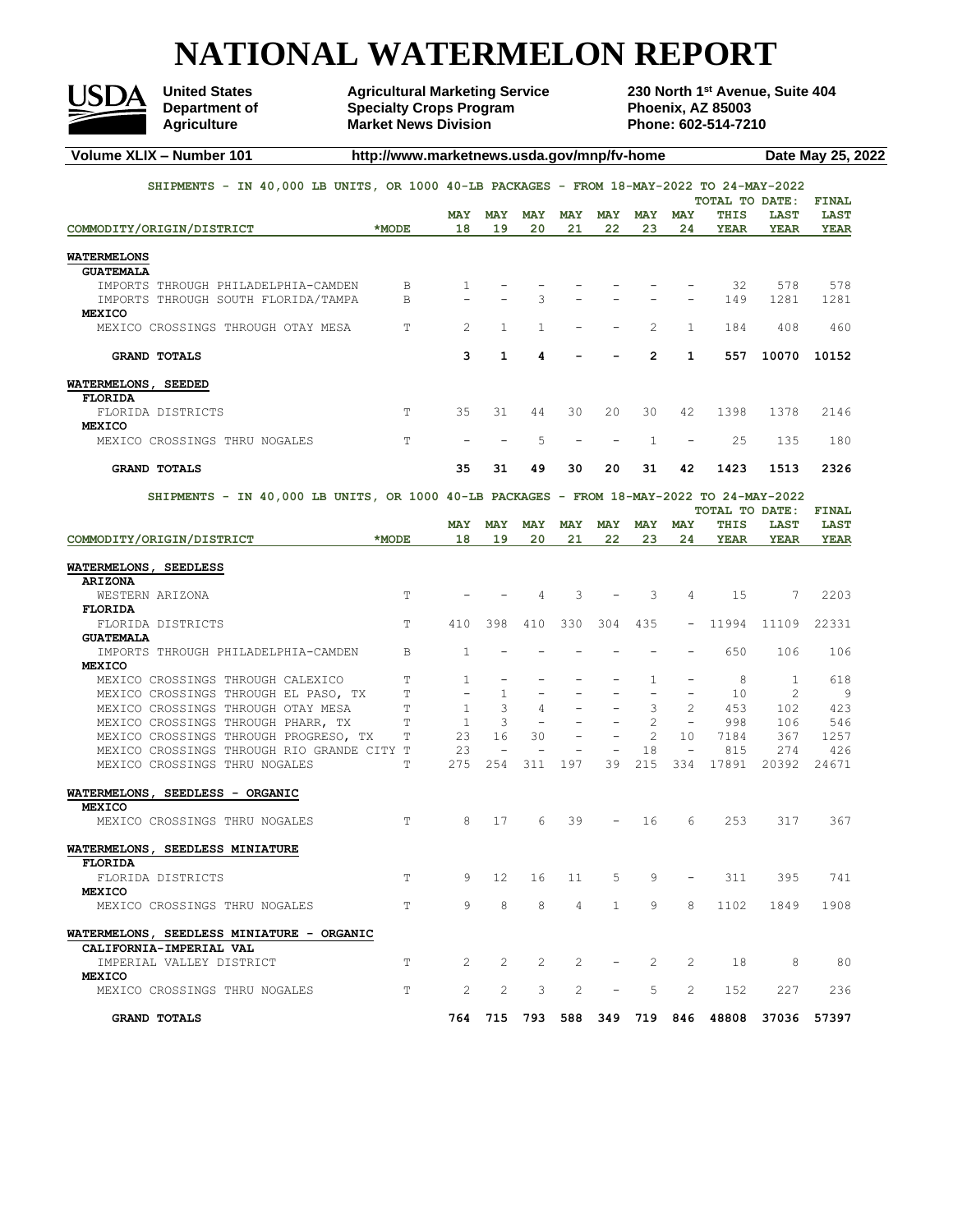| <b>National Watermelon Report</b>                                                        | Volume XLIX - Number 101 Page 2 |                          |                          |                          |                          |                          |                          |                          |                |                            | Date May 25, 2022 |
|------------------------------------------------------------------------------------------|---------------------------------|--------------------------|--------------------------|--------------------------|--------------------------|--------------------------|--------------------------|--------------------------|----------------|----------------------------|-------------------|
| SHIPMENTS - IN 40,000 LB UNITS, OR 1000 40-LB PACKAGES - FROM 18-MAY-2022 TO 24-MAY-2022 |                                 |                          |                          |                          |                          |                          |                          | TOTAL TO DATE:           |                | FINAL                      |                   |
| COMMODITY/ORIGIN/DISTRICT                                                                | *MODE                           | <b>MAY</b><br>18         | <b>MAY</b><br>19         | <b>MAY</b><br>20         | <b>MAY</b><br>21         | <b>MAY</b><br>22         | <b>MAY</b><br>23         | <b>MAY</b><br>24         | THIS<br>YEAR   | <b>LAST</b><br><b>YEAR</b> | <b>LAST</b>       |
|                                                                                          |                                 |                          |                          |                          |                          |                          |                          |                          |                |                            | YEAR              |
| <b>CANTALOUPS</b>                                                                        |                                 |                          |                          |                          |                          |                          |                          |                          |                |                            |                   |
| <b>ARIZONA</b>                                                                           |                                 |                          |                          |                          |                          |                          |                          |                          |                |                            |                   |
| CENTRAL ARIZONA                                                                          | T<br>T                          | 10                       | 20                       | 30                       | 35                       | $\overline{\phantom{a}}$ | 30                       | 25                       | 344            | 235                        | 2687              |
| WESTERN ARIZONA                                                                          |                                 | 18                       | 21                       | 24                       | 24                       |                          | 42                       | 36                       | 207            | 132                        | 2979              |
| CALIFORNIA-IMPERIAL VAL                                                                  |                                 |                          |                          |                          |                          |                          |                          |                          |                |                            |                   |
| IMPERIAL VALLEY DISTRICT                                                                 | T                               | 11                       | 14                       | 18                       | 18                       | $\overline{\phantom{a}}$ | 52                       | 53                       | 225            | 342                        | 1412              |
| IMPERIAL VALLEY DISTRICT                                                                 | $\mathbb P$                     | $\qquad \qquad -$        | $\mathbf{1}$             | $\qquad \qquad -$        | $\qquad \qquad -$        |                          | $\qquad \qquad -$        | $\overline{\phantom{m}}$ | 1              | 11                         | 28                |
| <b>FLORIDA</b>                                                                           |                                 |                          |                          |                          |                          |                          |                          |                          |                |                            |                   |
| FLORIDA DISTRICTS                                                                        | T                               | 35                       | 41                       | 33                       | 24                       | 27                       | 48                       | 49                       | 574            | 652                        | 873               |
| COSTA RICA                                                                               |                                 |                          |                          |                          |                          |                          |                          |                          |                |                            |                   |
| IMPORTS THROUGH LOS ANGELES-LONG BEACH                                                   | B                               | $\overline{a}$           | $\overline{\phantom{0}}$ | $\overline{c}$           | $\qquad \qquad -$        | $\overline{a}$           | $\overline{a}$           | $\overline{\phantom{m}}$ | 271            | 126                        | 130               |
| IMPORTS THROUGH PHILADELPHIA-CAMDEN                                                      | B                               | 2                        |                          |                          |                          |                          |                          |                          | 505            | 251                        | 265               |
| DOMINICAN REPUBLIC                                                                       |                                 |                          |                          |                          |                          |                          |                          |                          |                |                            |                   |
| IMPORTS THROUGH BROOKLYN (NYC)                                                           | B                               |                          |                          |                          |                          |                          | 1                        |                          | 1              |                            |                   |
| IMPORTS THROUGH PHILADELPHIA-CAMDEN                                                      | B                               | 2                        |                          |                          | ÷                        |                          |                          |                          | 5              |                            |                   |
| <b>GUATEMALA</b>                                                                         |                                 |                          |                          |                          |                          |                          |                          |                          |                |                            |                   |
| IMPORTS THROUGH GALVESTON (TEXAS)                                                        | B                               | 34                       |                          |                          |                          |                          | 30                       | $\overline{\phantom{m}}$ | 983            | 429                        | 429               |
| IMPORTS THROUGH HOUSTON                                                                  | B                               | $\overline{\phantom{m}}$ |                          |                          |                          |                          | $\overline{\phantom{0}}$ | 7                        | 304            | 189                        | 190               |
| IMPORTS THROUGH LOS ANGELES-LONG BEACH                                                   | B                               | $\equiv$                 | 23                       | 42                       | $\qquad \qquad -$        | $\overline{\phantom{a}}$ | $\overline{\phantom{a}}$ | 16                       | 2298           | 2144                       | 2150              |
| IMPORTS THROUGH PHILADELPHIA-CAMDEN                                                      | B                               | 48                       | 8                        | 8                        | $\overline{\phantom{0}}$ |                          | 8                        | 22                       | 2938           | 2651                       | 2720              |
| IMPORTS THROUGH PORT HUENEME (CALIF)                                                     | B                               | 2                        | $\overline{\phantom{m}}$ | $\overline{\phantom{m}}$ | $\overline{a}$           | $\overline{\phantom{m}}$ | $\overline{\phantom{m}}$ | $\overline{\phantom{a}}$ | 668            | 372                        | 372               |
| IMPORTS THROUGH PT CANAVERAL (FLORIDA)                                                   | B                               | $\overline{\phantom{a}}$ | 7                        | $\overline{c}$           |                          |                          |                          | 2                        | 3744           | 2007                       | 2027              |
| IMPORTS THROUGH SOUTH FLORIDA/TAMPA                                                      | B                               | 35                       | $\overline{c}$           | 26                       | $\qquad \qquad -$        | $\overline{\phantom{a}}$ | ÷                        | 33                       | 1798           | 2564                       | 2564              |
| <b>HONDURAS</b>                                                                          |                                 |                          |                          |                          |                          |                          |                          |                          |                |                            |                   |
| IMPORTS THROUGH PHILADELPHIA-CAMDEN                                                      | В                               | $\overline{\phantom{m}}$ | 47                       | $\overline{\phantom{m}}$ | ۰                        |                          | $\overline{\phantom{0}}$ | $\overline{\phantom{m}}$ | 619            | 476                        | 476               |
| IMPORTS THROUGH PT CANAVERAL (FLORIDA)                                                   | B                               | 2                        | $\equiv$                 | 60                       | ÷                        | $\equiv$                 | 2                        | $\overline{\phantom{a}}$ | 2060           | 2161                       | 2162              |
| IMPORTS THROUGH SOUTH FLORIDA/TAMPA                                                      | B                               |                          | 12                       | $\qquad \qquad -$        | $\overline{\phantom{0}}$ | $\overline{\phantom{m}}$ | $\overline{a}$           | $\overline{\phantom{m}}$ | 974            | 618                        | 618               |
|                                                                                          |                                 |                          | $\overline{\phantom{0}}$ |                          |                          |                          |                          | 2                        | 247            |                            |                   |
| IMPORTS THROUGH WILMINGTON (DELAWARE)                                                    | B                               |                          |                          |                          |                          |                          |                          |                          |                | 252                        | 258               |
| <b>MEXICO</b>                                                                            |                                 |                          |                          |                          |                          |                          |                          |                          |                |                            |                   |
| MEXICO CROSSINGS THRU NOGALES                                                            | T                               | 6                        | 20                       | 13                       | 10                       |                          | 11                       | 9                        | 1463           | 1475                       | 1519              |
|                                                                                          |                                 |                          |                          |                          |                          |                          |                          |                          |                |                            |                   |
| CANTALOUPS - ORGANIC                                                                     |                                 |                          |                          |                          |                          |                          |                          |                          |                |                            |                   |
| CALIFORNIA-IMPERIAL VAL                                                                  |                                 |                          |                          |                          |                          |                          |                          |                          |                |                            |                   |
| IMPERIAL VALLEY DISTRICT                                                                 | T                               | 3                        | 3                        | 4                        | 3                        |                          | 3                        | 3                        | 21             | 11                         | 100               |
| <b>GRAND TOTALS</b>                                                                      |                                 | 208                      | 219                      | 262                      | 114                      | 27                       | 227                      | 257                      | 20989          | 17920                      | 24786             |
| SHIPMENTS - IN 40,000 LB UNITS, OR 1000 40-LB PACKAGES - FROM 18-MAY-2022 TO 24-MAY-2022 |                                 |                          |                          |                          |                          |                          |                          |                          |                |                            |                   |
|                                                                                          |                                 |                          |                          |                          |                          |                          |                          |                          | TOTAL TO DATE: |                            | FINAL             |
|                                                                                          |                                 | <b>MAY</b>               | <b>MAY</b>               | <b>MAY</b>               | <b>MAY</b>               | <b>MAY</b>               | <b>MAY</b>               | <b>MAY</b>               | THIS           | <b>LAST</b>                | <b>LAST</b>       |
| COMMODITY/ORIGIN/DISTRICT                                                                | *MODE                           | 18                       | 19                       | 20                       | 21                       | 22                       | 23                       | 24                       | YEAR           | <b>YEAR</b>                | YEAR              |
| <b>HONEYDEWS</b>                                                                         |                                 |                          |                          |                          |                          |                          |                          |                          |                |                            |                   |
| <b>ARIZONA</b>                                                                           |                                 |                          |                          |                          |                          |                          |                          |                          |                |                            |                   |
| CENTRAL ARIZONA                                                                          | T                               |                          | 6                        | 4                        | 4                        |                          | 6                        | 5                        | 24             | 31                         | 917               |
| CALIFORNIA-IMPERIAL VAL                                                                  |                                 |                          |                          |                          |                          |                          |                          |                          |                |                            |                   |
| IMPERIAL VALLEY DISTRICT                                                                 | T.                              |                          |                          |                          |                          |                          | 4                        |                          | 4              | 23                         | 316               |
| DOMINICAN REPUBLIC                                                                       |                                 |                          |                          |                          |                          |                          |                          |                          |                |                            |                   |
| IMPORTS THROUGH BROOKLYN (NYC)                                                           | $\mathbb B$                     |                          |                          |                          | $\overline{a}$           |                          | $\mathbf{1}$             | $\equiv$                 | $\mathbf{1}$   | $\overline{\phantom{a}}$   |                   |
| IMPORTS THROUGH PHILADELPHIA-CAMDEN                                                      | B                               | 4                        |                          |                          |                          |                          | ÷.                       | $\equiv$                 | 23             | $\overline{\phantom{a}}$   |                   |
| <b>GUATEMALA</b>                                                                         |                                 |                          |                          |                          |                          |                          |                          |                          |                |                            |                   |
| IMPORTS THROUGH GALVESTON (TEXAS)                                                        | B                               |                          |                          |                          |                          |                          | 8                        | $\overline{\phantom{a}}$ | 335            | 175                        | 175               |
| IMPORTS THROUGH HOUSTON                                                                  | B                               | $\overline{\phantom{a}}$ | $\equiv$                 | $\overline{\phantom{a}}$ |                          |                          | $\sim$                   | 2                        | 81             | 38                         | 38                |
| IMPORTS THROUGH LOS ANGELES-LONG BEACH                                                   | $\overline{B}$                  | $\overline{\phantom{a}}$ | $7\phantom{.0}$          | 13                       |                          |                          |                          | $ \,$                    | 689            | 470                        | 470               |
|                                                                                          |                                 | $12 \overline{ }$        | 6                        |                          |                          | $\overline{\phantom{a}}$ | $\overline{\phantom{a}}$ |                          |                |                            |                   |
| IMPORTS THROUGH PHILADELPHIA-CAMDEN                                                      | B                               |                          |                          | $\overline{\mathbf{3}}$  |                          |                          |                          | 3                        | 1090           | 1290                       | 1296              |
| IMPORTS THROUGH PT CANAVERAL (FLORIDA)                                                   | B                               | $\overline{\phantom{a}}$ | 11                       | 31                       |                          | $\overline{\phantom{a}}$ | $\overline{\phantom{0}}$ | 5                        | 1574           | 623                        | 628               |
| IMPORTS THROUGH SOUTH FLORIDA/TAMPA                                                      | <sub>B</sub>                    | 9                        | $\sim$                   | 13 <sup>°</sup>          | $\overline{\phantom{a}}$ | $\overline{\phantom{a}}$ | $\overline{\phantom{a}}$ | 6                        | 683            | 843                        | 843               |
| <b>HONDURAS</b>                                                                          |                                 |                          |                          |                          |                          |                          |                          |                          |                |                            |                   |
| IMPORTS THROUGH PHILADELPHIA-CAMDEN                                                      | B                               |                          | 19                       | $\overline{\phantom{a}}$ |                          |                          | $\overline{\phantom{a}}$ | $\overline{\phantom{a}}$ | 184            | 138                        | 138               |
| IMPORTS THROUGH PT CANAVERAL (FLORIDA)                                                   | B                               | $\mathbf{1}$             | $\overline{\phantom{a}}$ | 27                       | ÷.                       | $\sim$                   | $\mathbf{1}$             | $\overline{\phantom{a}}$ | 924            | 905                        | 905               |
| <b>MEXICO</b>                                                                            |                                 |                          |                          |                          |                          |                          |                          |                          |                |                            |                   |
| MEXICO CROSSINGS THROUGH OTAY MESA                                                       | T.                              | $\mathbf{2}^{\prime}$    | 1                        | 3                        | $\overline{\phantom{a}}$ |                          | $\mathbf{1}$             | $\overline{\phantom{a}}$ | 128            | 78                         | 139               |
| MEXICO CROSSINGS THROUGH PHARR, TX                                                       | T.                              | $\overline{\phantom{a}}$ | $\overline{1}$           | $\overline{\phantom{m}}$ |                          | $\qquad \qquad -$        | $\overline{\phantom{a}}$ | $\overline{\phantom{a}}$ | 51             | 83                         | 83                |
| MEXICO CROSSINGS THRU NOGALES                                                            | T                               | 21                       | 10 <sup>°</sup>          | 13                       | 20                       | $ \,$                    | 34                       | 17                       | 2519           | 2458                       | 2953              |
|                                                                                          |                                 |                          |                          |                          |                          |                          |                          |                          |                |                            |                   |
| HONEYDEWS - ORGANIC                                                                      |                                 |                          |                          |                          |                          |                          |                          |                          |                |                            |                   |
| CALIFORNIA-IMPERIAL VAL                                                                  |                                 |                          |                          |                          |                          |                          |                          |                          |                |                            |                   |
| IMPERIAL VALLEY DISTRICT                                                                 | T                               | $\mathbf{2}^{\prime}$    | $\mathbf{1}$             | 2                        | $\mathbf{1}$             | $\overline{\phantom{a}}$ | 2                        | 2                        | 12             | 5                          | 28                |
| <b>MEXICO</b>                                                                            |                                 |                          |                          |                          |                          |                          |                          |                          |                |                            |                   |
| MEXICO CROSSINGS THRU NOGALES                                                            | T                               | $\overline{\phantom{a}}$ | $\overline{\phantom{a}}$ | $\overline{\phantom{a}}$ | $\overline{\phantom{a}}$ | $\overline{\phantom{m}}$ | $\overline{\phantom{a}}$ | $\mathbf{1}$             | 11             | 13                         | 14                |
|                                                                                          |                                 |                          |                          |                          |                          |                          |                          |                          |                |                            |                   |
| <b>GRAND TOTALS</b>                                                                      |                                 | 51                       |                          | 62 109                   | 25                       | $\sim 100$               | 57                       | 41                       | 8904           | 7691                       | 9462              |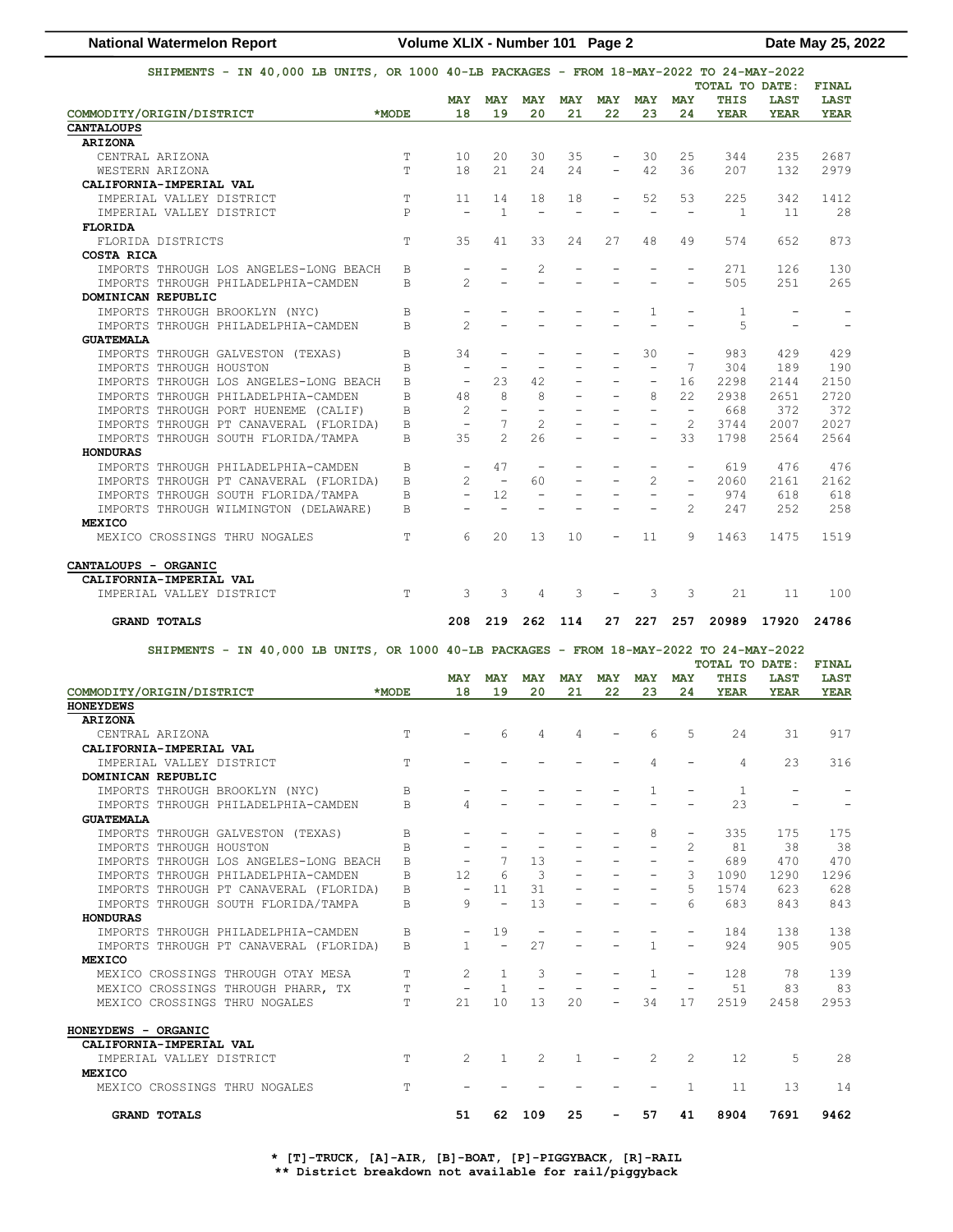**SHIPPING POINT INFORMATION** Sales F.O.B Shipping Point and Delivered Sales Shipping Point Basis for **May 25, 2022**. Prices represent open (spot) market sales by first handlers on product of generally good quality and condition unless otherwise stated and may include promotional allowances or other incentives. No consideration is given to after-sale adjustments unless otherwise stated. Reported prices generally include, but are not limited to, applicable brokerage fees and commissions, Customs fees and duties, U.S. packaging and U.S. freight costs prior to first sale, paid by the shipper/seller. Delivered Sales, Shipping Point Basis excludes all charges for freight after sale.

# **IMPERIAL VALLEY, CALIFORNIA AND CENTRAL AND WESTERN ARIZONA**

Sales F.O.B. Shipping Point and/or Delivered Sales, Shipping Point Basis **CANTALOUPS:** DEMAND 12S GOOD AT SLIGHTLY **LOWER** PRICES, 9S GOOD. MARKET 12S SLIGHTLY **LOWER**, 9S ABOUT STEADY. Extra services included. 1/2 cartons 9s 13.95-16.95 mostly 14.95- 15.95 12s 11.95-16.95 mostly 12.95-14.95 **HONEYDEWS:** DEMAND GOOD. Extra services included. 2/3 cartons 5s 9.95-14.95 mostly 10.95-12.95 6s 9.95-14.95 mostly 10.95-12.95 **FIRST REPORT**

#### **CENTRAL & NORTH FLORIDA**

Sales F.O.B. Shipping Point and/or Delivered Sales, Shipping Point Basis **WATERMELONS:** DEMAND RED FLESH SEEDED MODERATE, OTHERS GOOD. MARKET ABOUT STEADY. Most shipments are from prior commitments or prior sales with some new sales. Wide range in prices. Most harvest curtailed due to rain and wet fields. 24 inch bins Red Flesh Seeded Type 35s 126.00-140.00 mostly 133.00 occas lower. Red Flesh Seedless Type 36s 161.00 few 168.00, occas lower, some previous commitments 170.00 45s 161.00-175.00 mostly 168.00 occas lower, some previous commitments high as 180.00 60s 168.00- 175.00 occas low as 161.00 some high as 182.00.

### **FLORIDA**

Sales F.O.B. Shipping Point and/or Delivered Sales, Shipping Point Basis

**CANTALOUPS:** DEMAND MODERATE. MARKET **LOWER**. Includes palletizing and precooling. 24 inch bins Athena Type 110s 175.00-225.00 mostly 200.00-225.00 few previous commitments higher 120s 175.00- 225.00 mostly 200.00-225.00 few previous commitments higher 140s 150.00-180.00 mostly 175.00 few previous commitments higher 150s 150.00-180.00 mostly 175.00 few previous commitments higher

## **MEXICO CROSSINGS THROUGH NOGALES, ARIZONA**

Sales F.O.B. Shipping Point and/or Delivered Sales, Shipping Point Basis **CANTALOUPS:** SUPPLY LIGHT. DEMAND MODERATE. MARKET ABOUT STEADY. Extra services included. 1/2 cartons 9s 8.95-12.95 mostly 10.95-12.95 occasional higher 12s 8.95-12.95 mostly 10.95 occasional higher 15s 4.95-7.95 mostly 5.95-7.95 occasional lower **HONEYDEWS:** DEMAND FAIRLY GOOD. MARKET ABOUT STEADY. Extra services included. Wide range in quality and

condition. 2/3 cartons 5s 6.95-8.95 mostly 7.95-8.95 occasional higher and lower 6s 6.95-8.95 mostly 7.95-8.95 occasional higher and lower 8s 4.95-6.95 mostly 4.95-5.95 **WATERMELONS:** DEMAND VERY GOOD. MARKET BINS **HIGHER**, MINIATURE ABOUT STEADY. Extra services included. Wide range in quality and condition. cartons Red Flesh Seedless Miniature 6s 10.95-14.95 mostly 13.95 occasional higher and lower 8s 10.95-14.95 mostly 13.95 occasional higher and lower 9s 10.95-14.95 mostly 13.95 occasional higher and lower 11s 8.95-10.95 mostly 9.95-10.95 24 inch bins Red Flesh Seedless Type approx 35 count 105.00-126.00 mostly 112.00-126.00 occasional lower approx 45 count 105.00- 126.00 mostly 112.00-126.00 occasional lower approx 60 count 105.00-126.00 mostly 112.00-126.00 occasional lower

# **MEXICO CROSSINGS THROUGH TEXAS**

Sales F.O.B. Shipping Point and/or Delivered Sales, Shipping Point Basis **WATERMELONS:** SUPPLY LIGHT. DEMAND GOOD. MARKET ABOUT STEADY. Wide range in quality and condition. 24 inch bins Red Flesh Seedless Type approx 35 count 140.00-170.00 mostly 150.00-160.00 approx 45 count 140.00-170.00 mostly 150.00-160.00 approx 60 count 140.00-160.00 mostly 140.00-150.00

#### **WHOLESALE TERMINAL MARKET PRICES AS OF May 25, 2022.**

This is only a sample of wholesale terminal market reports. For a complete and current listing <https://www.marketnews.usda.gov/mnp/fv-home>

# **ATLANTA**

**CANTALOUPS:** MARKET ABOUT STEADY. 1/2 cartons HD 9s 21.50-23.00 mostly 21.50-22.00 occas 26.50 12s 21.50- 23.00 mostly 22.00-22.50 occas 26.50 24 inch bins FL Athena Type 120s 300.00-305.00 140s 260.00-275.00

**HONEYDEWS:** OFFERINGS VERY LIGHT. 2/3 cartons HD 6s 15.50-19.50 mostly 15.50-16.50 occas lower 8s 14.50- 16.50 mostly 14.50-15.50

**WATERMELONS:** MARKET ABOUT STEADY. cartons Local Repack Red Flesh Seedless Type 4s 27.75 5s 27.75 24 inch bins FL Red Flesh Seeded Type 28s 170.00-175.00 36s 170.00-180.00 mostly 175.00 Red Flesh Seedless Type 36s 185.00-225.00 occas 160.00 45s 175.00-250.00 mostly 175.00- 200.00 occas 160.00

# **BOSTON**

**CANTALOUPS:** MARKET STEADY. 1/2 cartons AZ 12s 25.00 CA 9s 26.00-28.00 12s 26.00-28.00 GU 9s 20.00-22.00 mostly 21.00 12s 20.00-24.00 mostly 22.00 HD 9s 20.00- 22.00 12s 20.00-24.00 mostly 22.00 oversized 1/2 cartons GU 9s (6 size) 22.00-24.00 **HONEYDEWS:** MARKET ABOUT STEADY. 2/3 cartons CA 5s 22.00 GU 5s 17.00-18.00 6s 17.00-18.00 HD 5s 17.00- 18.00 6s 17.00-18.00 MX 5s 16.00 fr cond 12.00-14.00 6s 16.00 **WATERMELONS:** MARKET STEADY.

flat cartons FL Red Flesh Seedless Type Round Varieties 4s 40.00-45.00 5s 40.00- 45.00 24 inch bins per melon FL Red Flesh Seedless Type Round Varieties 36s 9.00 45s 6.00-7.00 mostly 7.00 60s 5.00-5.50 TX Red Flesh Seedless Type Round Varieties 36s 9.00-10.00 45s 7.00 60s 5.00

# **CHICAGO**

**CANTALOUPS:** MARKET STEADY. Wide range in quality and condition. 1/2 cartons GU 9s 18.00-20.00 12s 18.00-20.00 HD 9s 18.00 occas higher oversized 1/2 cartons GU 9s (6 size) 18.00

**HONEYDEWS:** MARKET STEADY. wide range in quality and condition. 2/3 cartons MX 5s 12.00-16.00 mostly 13.00-15.00 6s 12.00-16.00 mostly 13.00-15.00 oversized 2/3 cartons TX 4s (3 size) 16.00 5s (4 size) 18.00 **WATERMELONS:** MARKET STEADY. Wide range in quality and condition. cartons FL Red Flesh Seedless Type 4s 28.00-32.00

mostly 29.00-31.00 5s 28.00-32.00 mostly 29.00-31.00 TX Red Flesh Seedless Miniature 6s 25.00 8s 24.00 24 inch bins FL Red Flesh Seedless Type 36s 240.00 45s 240.00-250.00 60s 260.00-270.00 MX Red Flesh Seedless Type 36s 220.00 TX Red Flesh Seeded Type 35s 250.00 Red Flesh Seedless Type 45s 300.00 60s 275.00